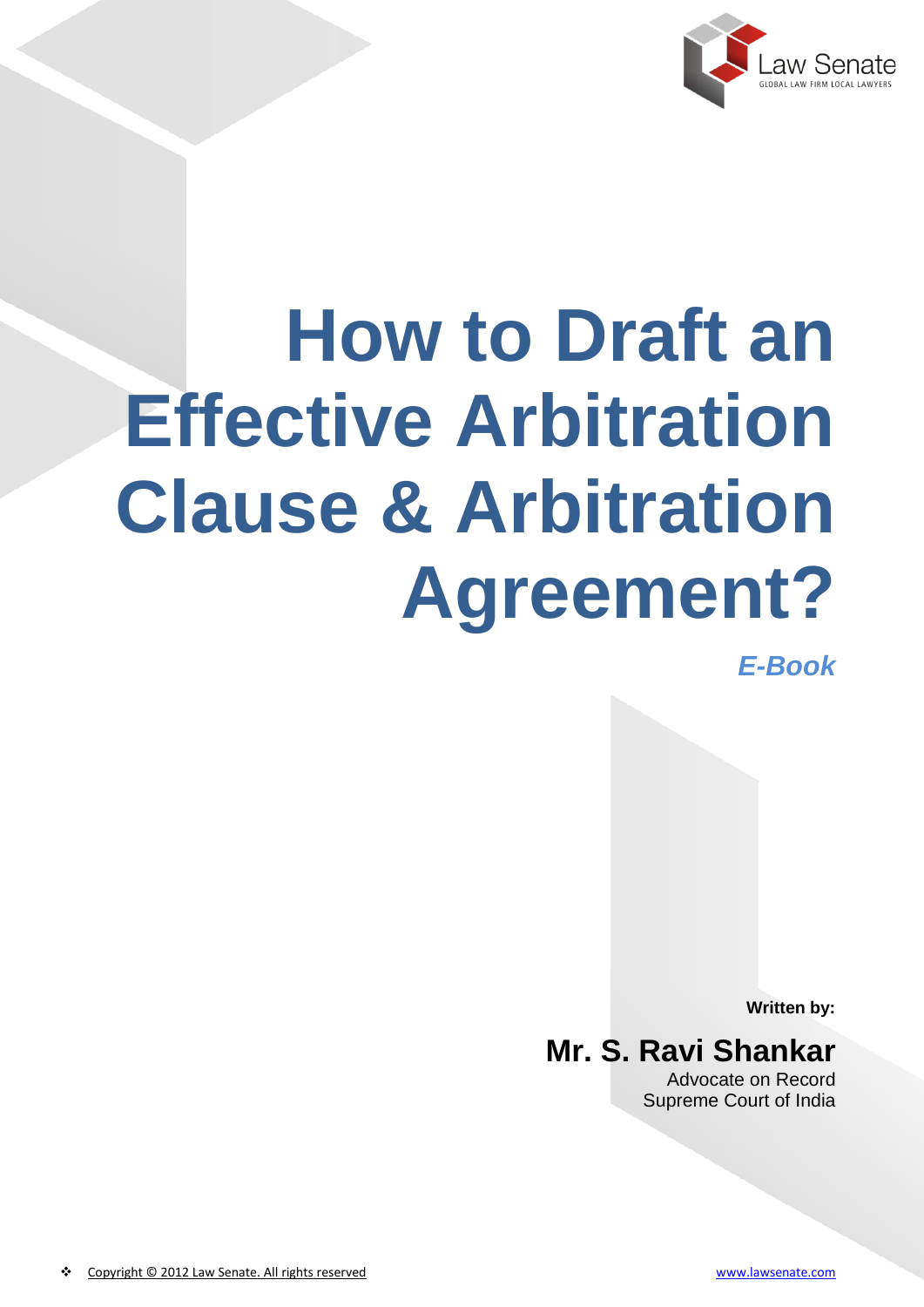

## **About E-Book**

This e-book is intended to assist parties in drafting effective arbitration agreements and clauses. Keeping that in mind, and in addition to the suggested model clauses, the author has tried to highlight all important points which should be kept in mind while drafting any arbitration agreement. Users will be benefited from the points included in the book since they are explained in a simple way so that non-legal professionals and business men also can understand even the complex legal issues without the help of a lawyer. Parties, with questions regarding vetting or drafting of arbitration agreements or any issues on arbitration, can contact the author Mr. S. Ravi Shankar via emails, calls or by a personal visit.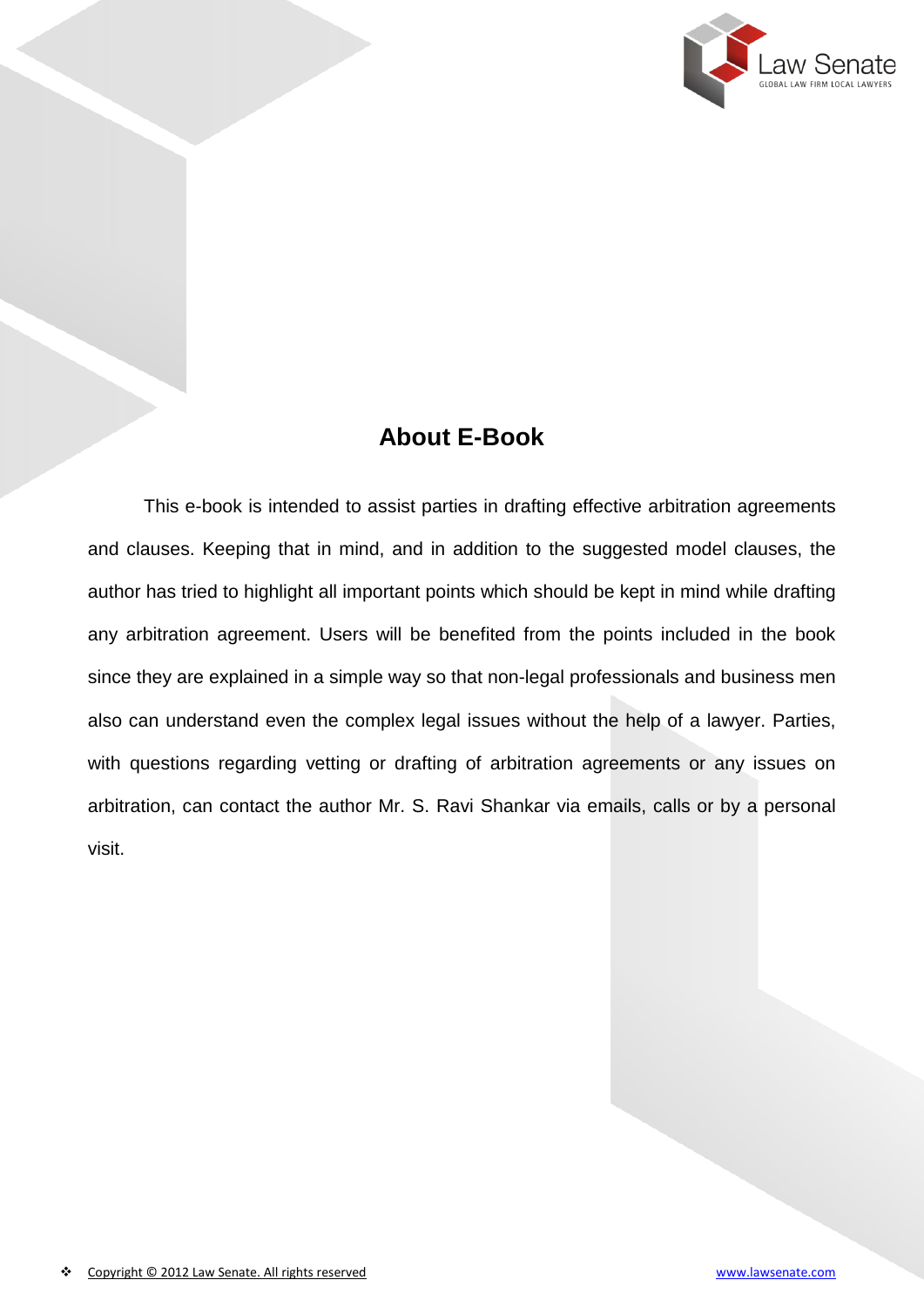

### **About the Author**

The Author is an experienced Supreme Court lawyer with more than 20 years of practice to his credit. He is holding a Master's Degree in Business administration and a bachelor Degree in Law. He is a known speaker and has travelled across the Globe. As a member of International Bar Association (IBA), international Law Association (ILA), International Trade Mark Association (INTA), Chartered Institute of Arbitration, Asian Corporate Law Association, Supreme Court Advocates Association. Law Senate Partner Mr. S. Ravi Shankar has extensive experience in arbitration matters and defending the enforceability of the Awards in courts throughout India and other countries. He is also having expertise in corporate legal matters and Supreme Court of India cases.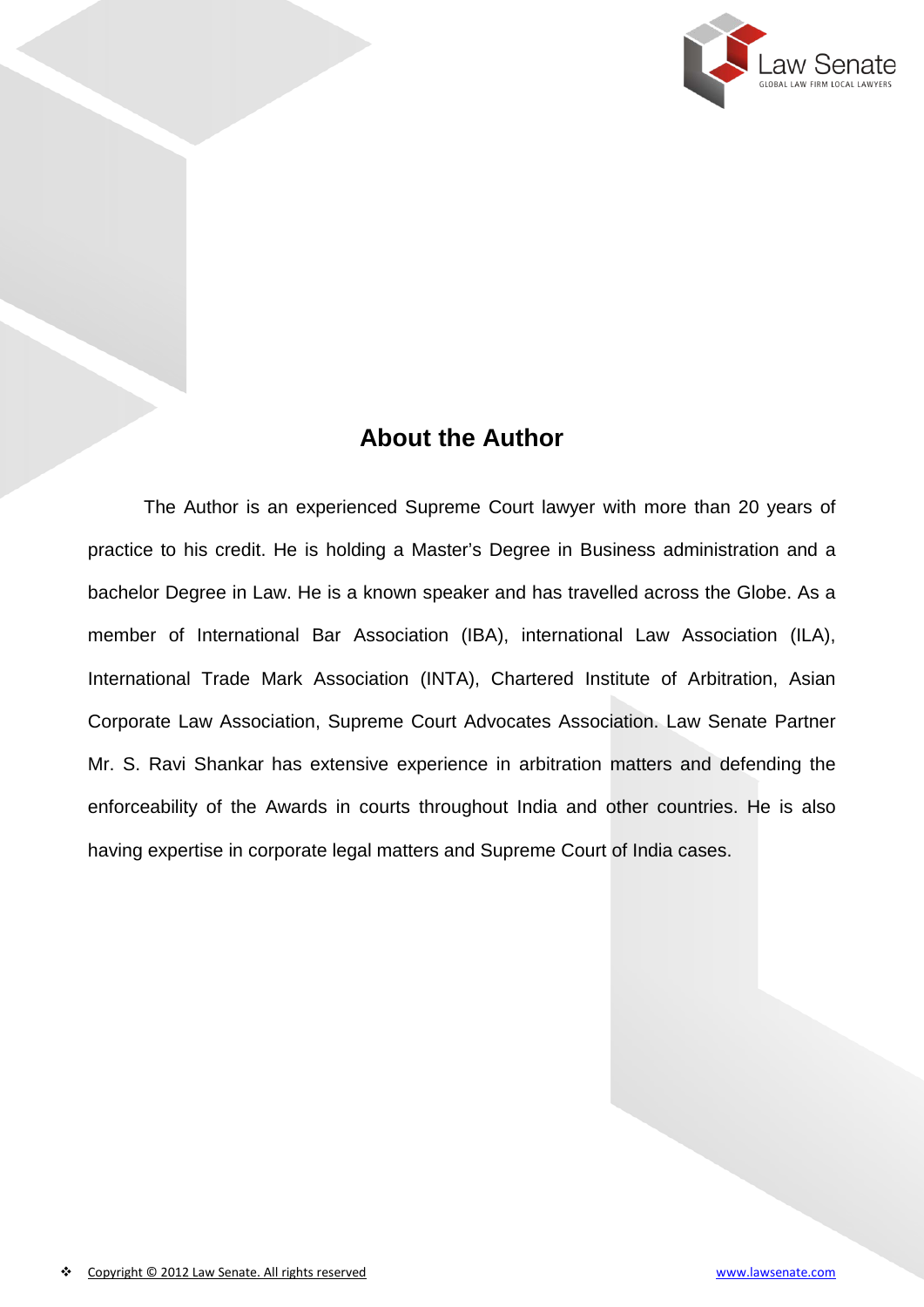

#### **About Law Senate**

Law Senate is a Full service Indian Law Firm, providing Legal Services and crossborder Consultation in various practice areas including Corporate Litigation, Domestic and International Arbitration, corporate advisory, FDI into India, Contracts, Intellectual Property, tax matters concerning domestic & overseas jurisdictions, Incorporation Services etc. The major work of the Firm is corporate legal work but the Firm has created a mark in servicing the individuals as well.

Law Senate focuses on high degree of legal expertise, commitment to excellence, efficiency and client satisfaction, based in India and serving globally. Firm, with its Indian offices and international presence, works closely with each client to understand practical aspects of client's business. In this way, firm is able to analyze client problems commercially, and provide practical advice and services. Law Senate having Associate offices across the Country and outside the Country is able to serve its clients more effectively because of its strong network of lawyers.

#### **Law Senate Contact Details:**

**Email Id:** contact@lawsenate.com, info@lawsenate.com

**Office Numbers:** +91-11-26102873, +91-11-26104773

**Address:** B-3/73, Safdarjung Enclave, Lower Ground Floor, New Delhi - 110029 India.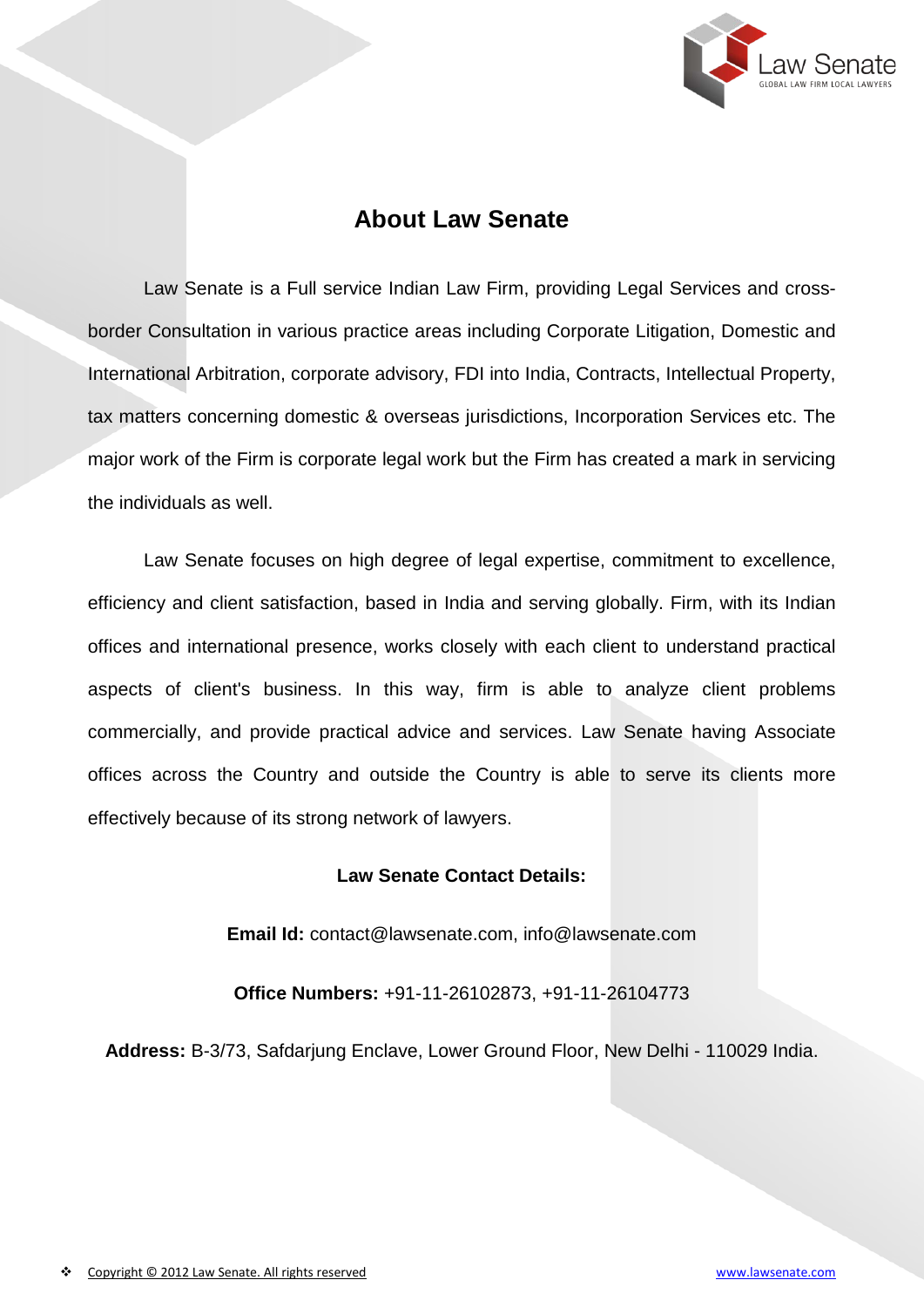

## **INDEX**

#### **A) Arbitration Agreement and Arbitration Clause**

#### **B) Contents of an Arbitration Clause**

- 1. Number and qualifications of the Arbitrators
- 2. Procedure of appointing Arbitrations
- 3. Name and address of the Arbitration centre if it is an Institutional Arbitration
- 4. Seat of Arbitration
- 5. Language of the Arbitration Proceedings
- 6. Choice of Law in case of International Arbitrations

#### **C) Model Arbitration Clauses**

- 1. Model Clause for an ad-hoc or Non- Institutional Arbitration
- 2. Model Clause for an Institutional Arbitration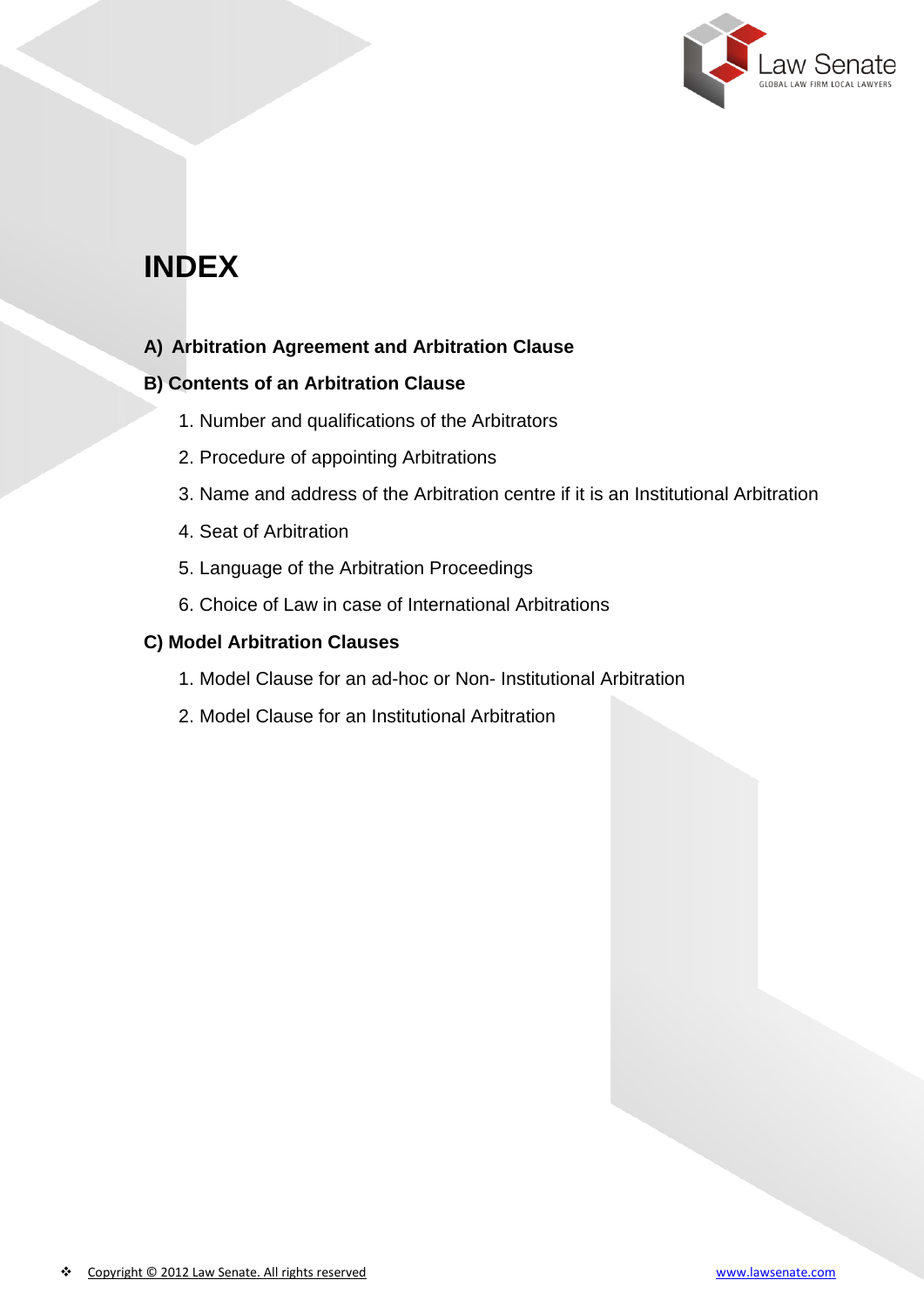

Today arbitration agreement between the Contracting parties is one of the important aspects of any commercial contract. Since there is an impression among the business Community all over the World that Arbitration is the best way to resolve domestic and International Contract related disputes without much wastage of time in the Court of law. Due to the special efforts of United Nations Commission on International Trade Law (UNICITRAL) many Countries including India adopted almost a similar legislation to UNICITRAL Model Law on International Commercial Arbitration. Hence the format and procedure of Arbitration internationally is settled to a large extent and hence the differences in the above said aspect of International Arbitration are negligible. But still it is very important that the arbitration agreement or arbitration clause in a contract should be drafted without any room for a second interpretation. Because loosely drafted arbitration agreements easily get dragged to Court of law by the party, who may not be interested in resolving the matter.

## **Arbitration Agreement and Arbitration Clause**

In normal circumstances when parties sign a commercial Contract, they also incorporate an arbitration clause in the dispute resolution part of the main contract. In such circumstances the arbitration clause is also negotiated by the parties and gets incorporated into the main commercial agreement. In such circumstances of negotiating the commercial contract and arbitration agreement together, parties are more worried about the commercials and financials of the contract. Moreover since no party signs a contract expecting problems, they become very generous and sign the contract without properly appreciating the consequences of the arbitration clause. When a contract is signed between a big company and a small Company the big Company is able to force the small Company to sign a dispute resolution clause in the fashion they want it. Without understanding the risk involved in signing one sided arbitration agreements the small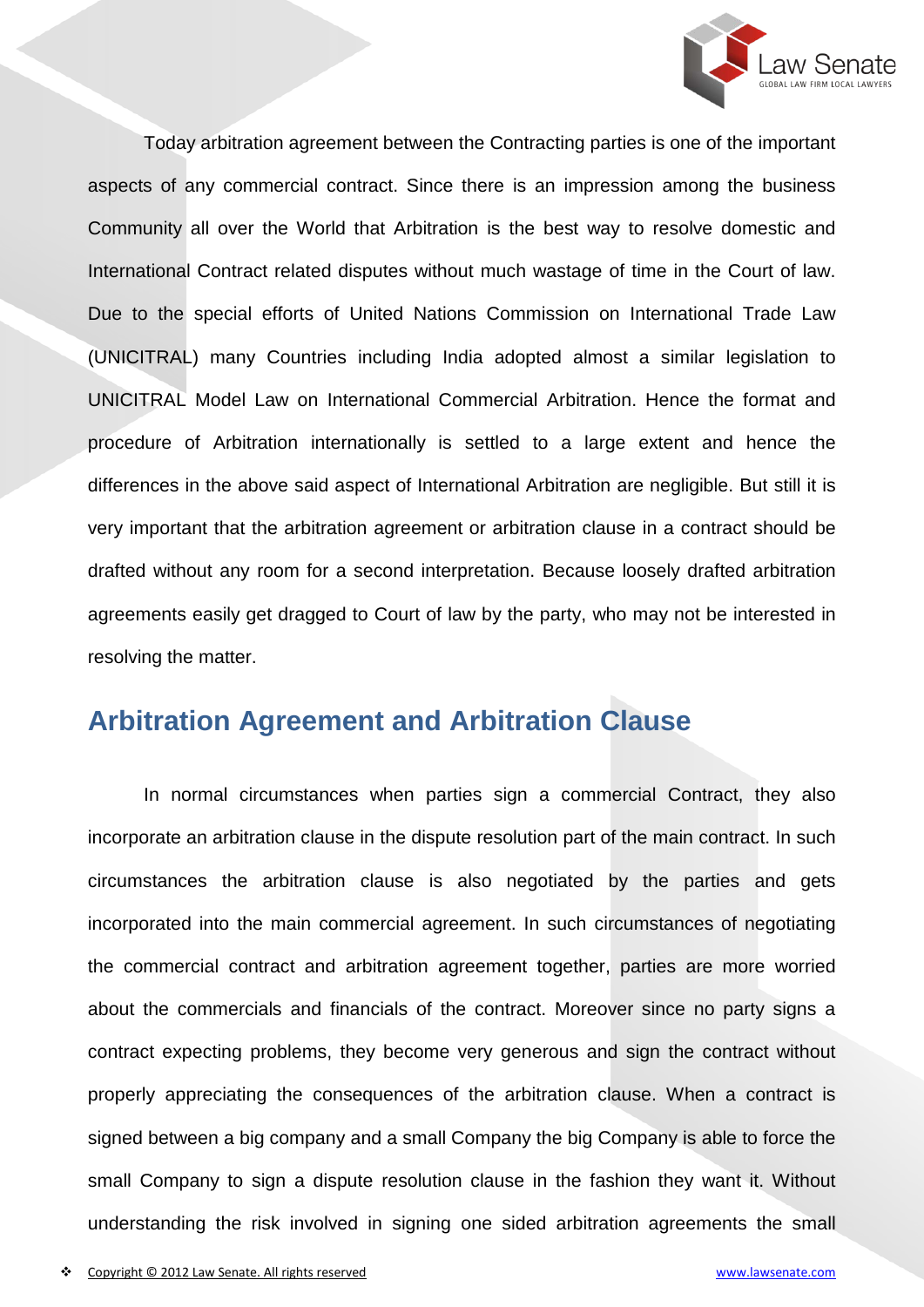

companies because of their eagerness to sign the contract, they even sign the contracts with one sided arbitration clause.

In case parties did not incorporate any arbitration clause earlier in the main Contract and in a later stage they decide to put a dispute resolution mechanism then either they can amend the main Contract to incorporate the arbitration clause or they can sign a new Arbitration agreement. But in both the situations parties should negotiate and finalise an arbitration agreement which is clear, fair and transparent.

## **Contents of an Arbitration Clause**

The contents of an arbitration agreement may vary according to the nature of the main contract and the other aspects of the contract. But at the same time there are some fundamental aspects which are common for all types of contracts and situations. If care is taken to incorporate the said fundamental aspects of the Contract with clear terms then disputes can be solved in a fair manner. If the parties agree for one sided or unfair contract then Courts also cannot interfere in a later stage to ensure fairness between parties since it is a contract. The fundamental contents required for a strong arbitration agreement are as follows:-

- 1. Number and qualifications of the Arbitrators.
- 2. Procedure of appointing Arbitrations.
- 3. Name and address of the Arbitration centre if it is an Institutional Arbitration.
- 4. Seat of Arbitration
- 5. Language of the Arbitration Proceedings
- 6. Choice of Law in case of International Arbitrations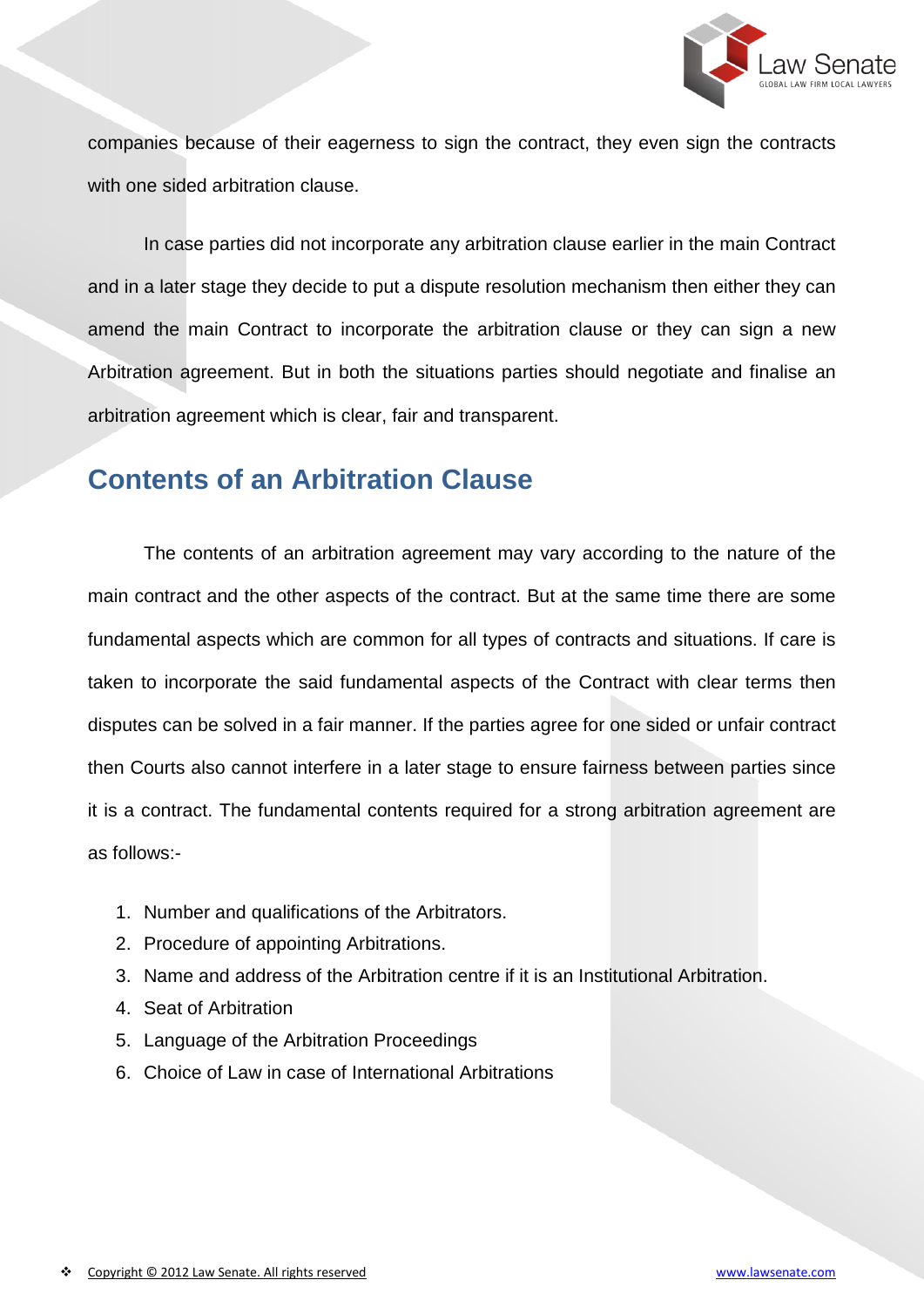

#### **1. Number and qualification of Arbitrators:**

The parties should decide and incorporate the number of Arbitrators to decide if any dispute arises with regard to a contract as per S.10 of the Arbitration and Constitution Act, 1996 otherwise it will consist of a sole Arbitrator. While deciding the number of Arbitrators the parties should keep in mind the Cost involved in appointing a Panel of more than one Arbitrator. But it is always advisable that the total number of arbitrators is an odd number so that in case of difference of opinion between the arbitrators while deciding the disputes, the decision can be taken by majority. In countries like USA even now appointment of non-neutral Arbitrators is also in Practice. But in India and many other countries even the party appointed Arbitrators are considered to be neutral arbitrators only.

The next aspect is the qualification of the arbitrators. In general cases where there is no requirement of a specific technical knowledge or a particular status then it is not necessary to specify any qualification to be appointed as an arbitrator. But in cases where there is a requirement of a particular type of knowledge or experience or exposure then the parties may mention the desired expectation as qualification of the Arbitrators. For example in a huge infrastructure project, if an Arbitrator has either an Engineering qualification from that discipline or has an exposure in executing or managing large infrastructure projects then he will surely be able to understand the complex details of the project execution than a Judge or a general Arbitrator. Hence in such cases the qualification of the Arbitrator may be specifically mentioned by the parties in the agreement itself. This kind of specification is also binding on the courts of Law. Hence in cases where one party goes to court seeking the appointment of an arbitrator due to non-cooperation from the other party, the court also has to appoint some Arbitrator having the required qualification as specified in the Arbitration agreement.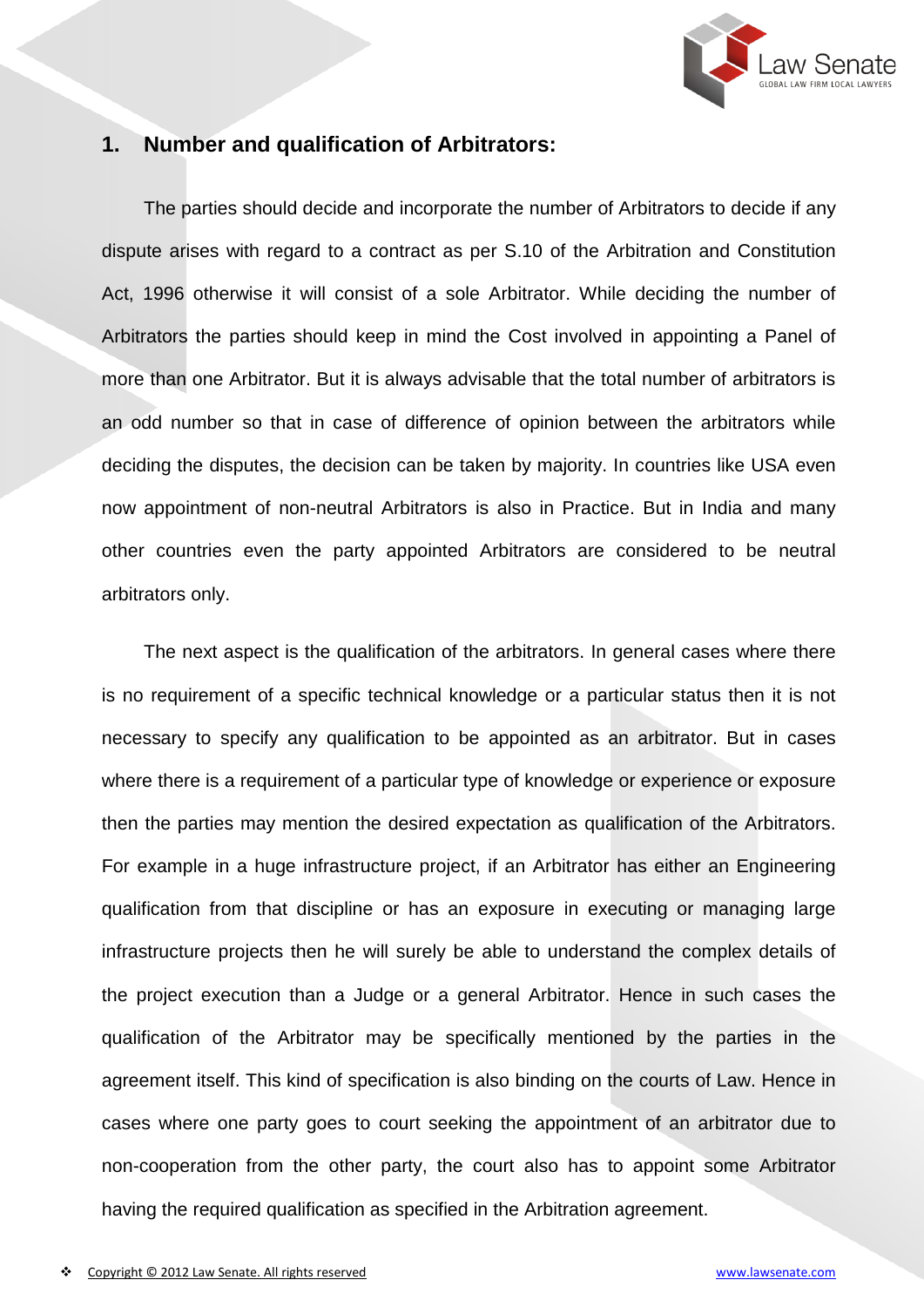

#### **2. Procedure of appointing Arbitrators:**

A well drafted arbitration clause will not only specify the number of Arbitrators and the qualifications of the arbitrators but also the process to be used in selecting and appointing them. In some cases where there are three arbitrators in the Panel each one of the party (if there are only two parties) shall decide and appoint one arbitrator each and both of those arbitrators jointly appoint the third one. If there is arbitration which specifies three arbitrators and not specifying the appointment Procedure will force the parties to go to Court seeking the court to make the appointment of arbitrators. Then the aggrieved party may choose to go on an appeal, which again will delay the starting of the Arbitration.

At the same time if one of the parties is not appointing the arbitrator to be appointed by them then the option is to go to the appropriate Court and file an application under S.11 of the Arbitration and Conciliation Act seeking to appoint the 2nd Arbitrator. Same way if two arbitrators appointed by the parties are not able to come to a conclusion in appointing the third arbitrator then the only option again is to file an application under S. 11 of the Arbitration and Conciliation Act, 1996 before the appropriate Court seeking to appoint the 3rd arbitrator.

In the case of parties choosing administered institutional arbitration to resolve the disputes and they have not exercised any choice with regard to appointment of Arbitrators, the arbitration centre may have its own procedure to appoint an arbitrator which can be followed. Hence if the parties decide to leave the appointment of arbitrator to the Arbitration Institute then a statement to that effect may be incorporated in the arbitration agreement. Hence it is advisable that in the initial stage itself the parties must come to an understanding, finalise and incorporate into the arbitration agreement or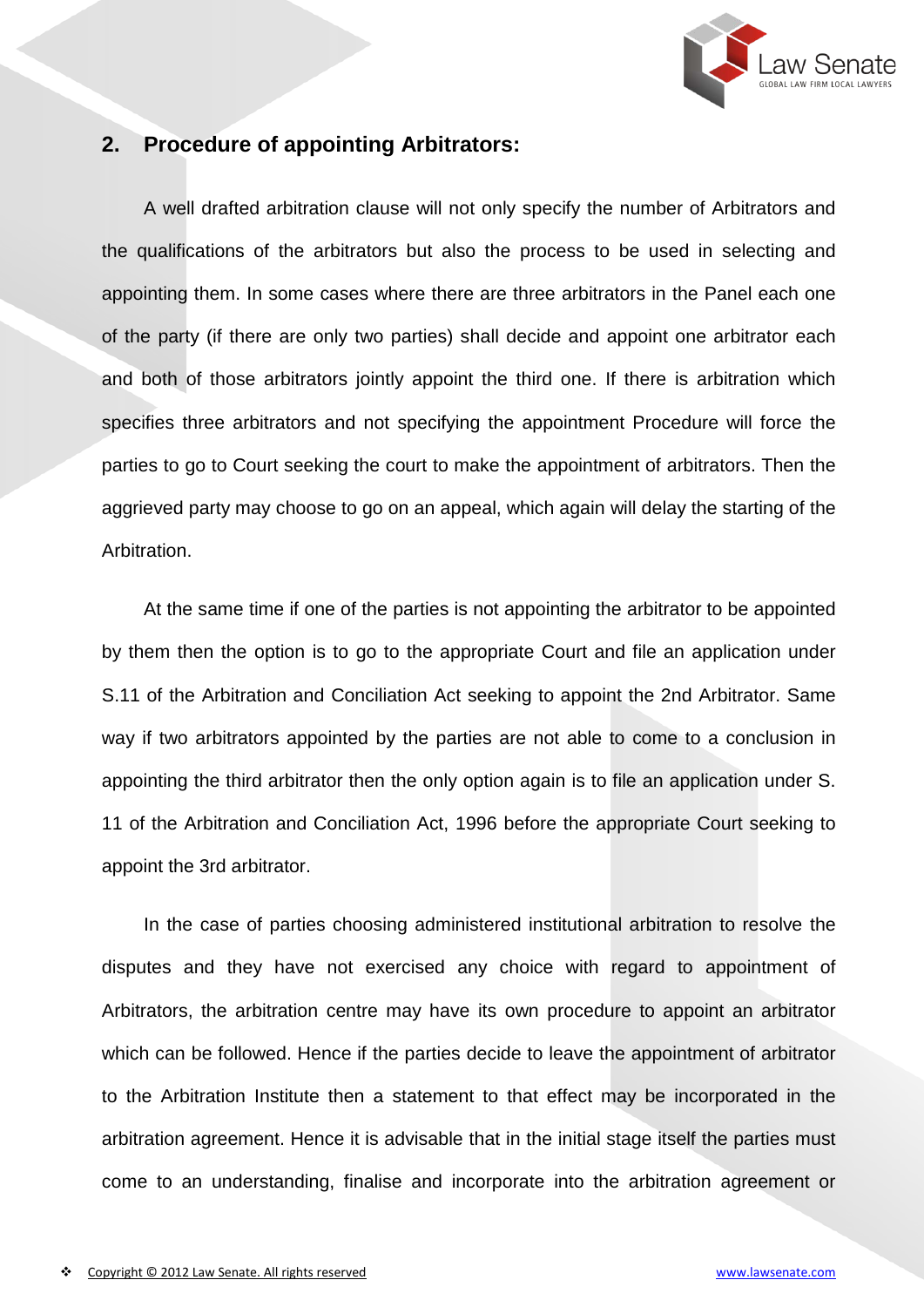

arbitration clause, the procedure of appointment of arbitrator also. Such a decision will help the parties to avoid wastage of time by approaching Courts to decide the matter.

#### **3. Name and address of the Arbitration centre:**

While signing the contract most of the parties concentrate only on the commercials of the contract. Hence they put an arbitration clause with errors in important matters including in the name of the arbitration centre. These kinds of mistakes will nullify the arbitration clause itself. Hence it is advisable that, if the parties are choosing an Institution they should properly included the name and address of the arbitration centre in the contract in unambiguous terms.

#### **4. Seat of Arbitration:**

In big countries like India seat of arbitration is very important because one party may having its office in the Southern part of the Country and the other may be having its office in a north eastern State of the country. Both the parties should choose a convenient place for arbitration and put it in the Contract so that both need not go to Court to finalise these small things. As per S.20 of the Arbitration and Conciliation Act, 1996 if the parties fail to come to a Conclusion with regard to place of Arbitration, the Arbitrator will have the power to decide the same, also taking into Consideration of the parties.

But in the matters of International Arbitration it is very important to specifically mention the Seat of Arbitration in the Contract Place of Arbitration refers to the formal seat of Arbitration, that is, the place where Arbitration is considered as held from legal point of view. That means the Seat of arbitration need not be the place where the hearings takes place. The selection of seat of Arbitration in an International Contract is important, because of various reasons including enforceability of the Arbitral award,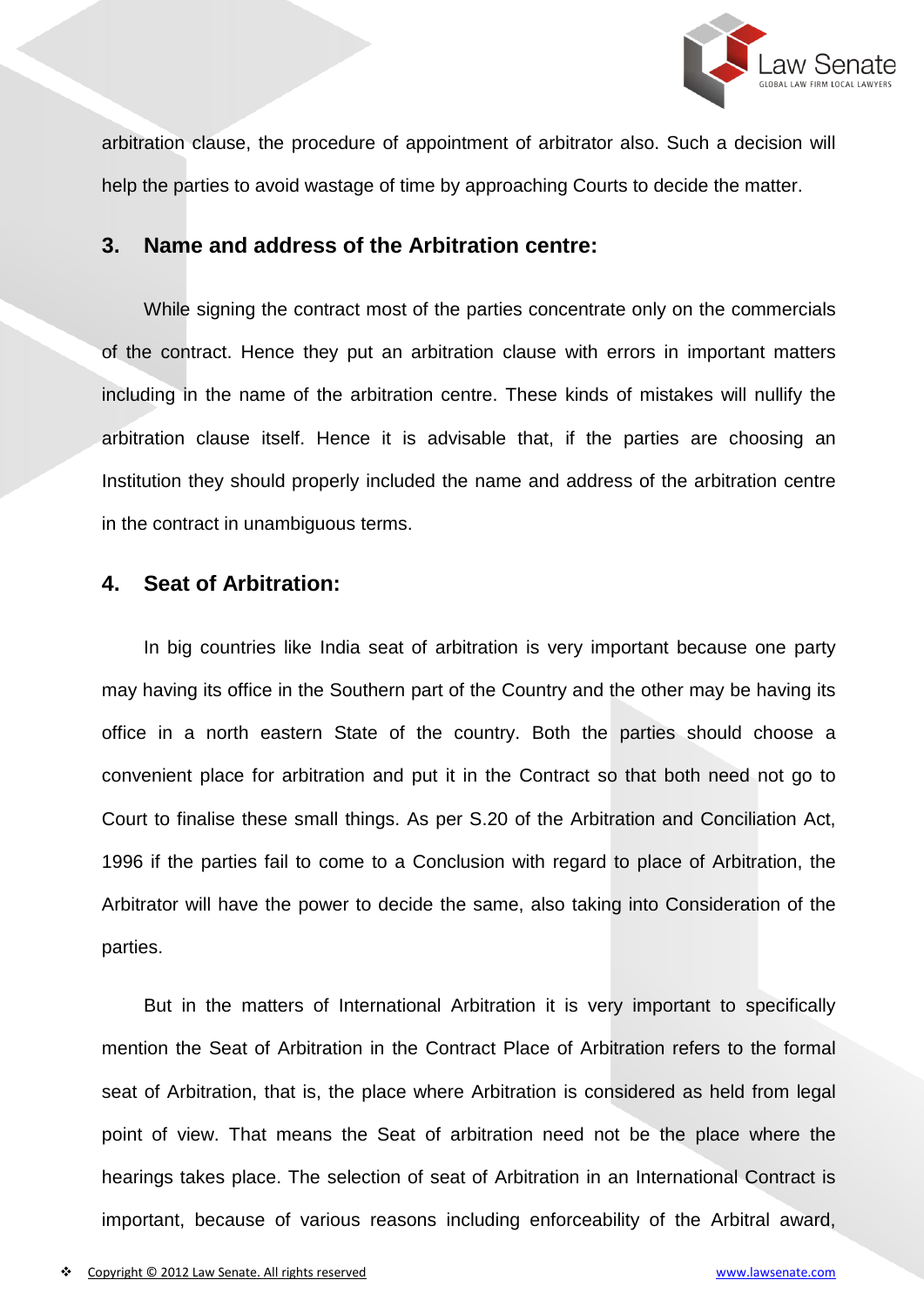

judicial interference, visas, right to use foreign counsel, Costs of Arbitration and Selection of Arbitrators etc. The pre-enforcement regime of New York Convention is available only with respect awards rendered in Nations party to the convention. Parties should not at any point of time take this risk of choosing a place of Arbitration a Nation that is not a signatory to the New York Convention unless there are strong and unavoidable reasons for that. Moreover even among the signatories of the New York Convention, the different standards applied by the Courts as to the grounds for challenging and setting aside arbitral awards. Even though India is a Signatory to the New York Convention it has not approved China as a Convention country for the purpose of enforcement of International arbitral awards, even though China is also a signatory to the New York Convention.

#### **5. Language of the Arbitration Proceedings:**

India is having so many local languages and there are many people who communicate all their business transactions in the languages other than English and Hindi. In such a situation conducting Arbitration keeping the relevant documents in different languages and deciding the issue is very difficult. More over the witnesses will also be not able to understand the relevant documents. Hence it is advisable to specify the language of Arbitration in the Arbitration agreement itself.

#### **6. Choice of Law in case of International Arbitrations:**

Unlike in the case of Companies belonging to the same legal system, Contractual relationships between persons belonging to different legal systems may give rise to Various questions of International law such as the applicable law, competent forum etc., Hence International Commercial arbitration gives rise to questions as to the choice of applicable law and the Jurisdiction of the courts.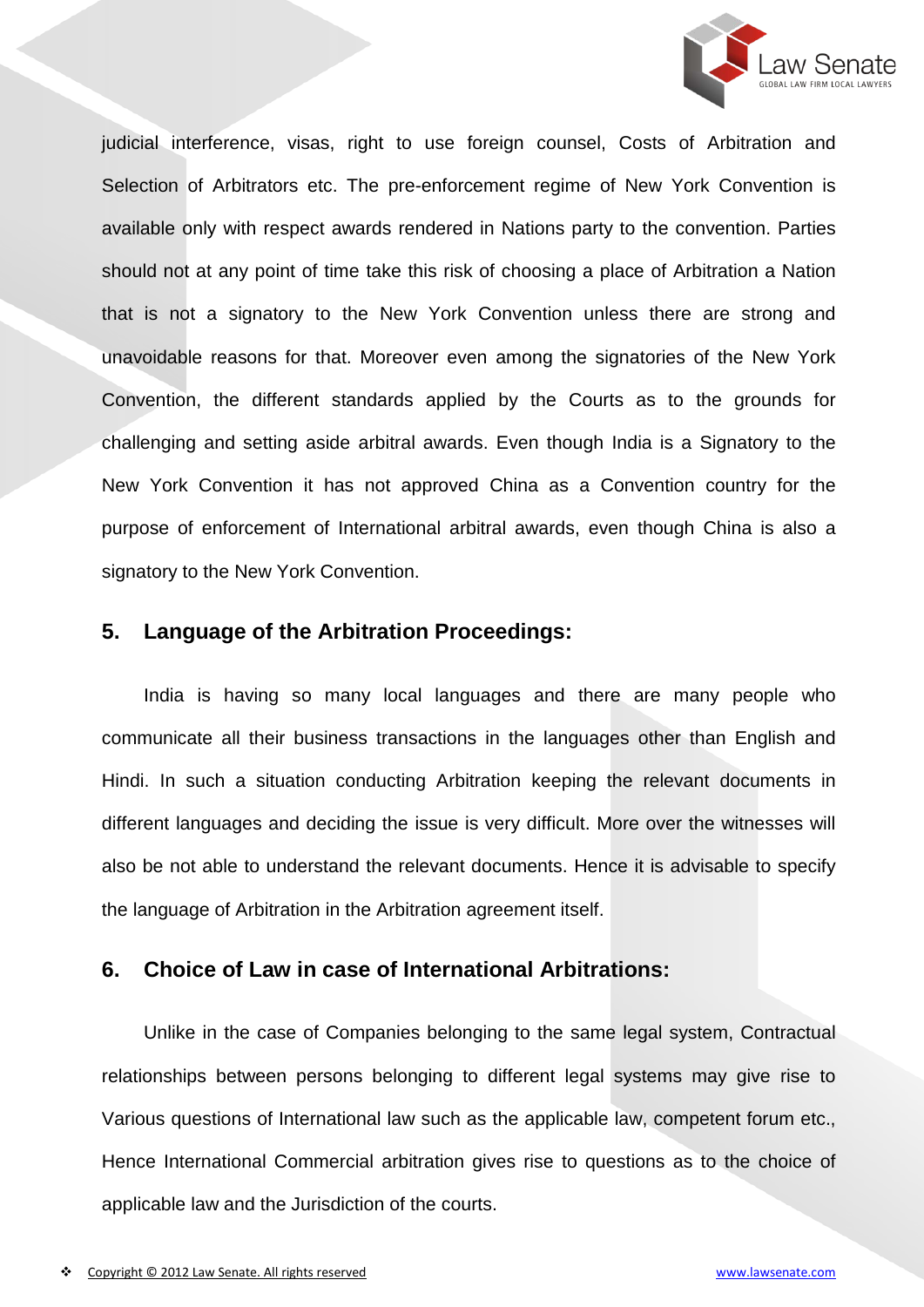

In International Arbitrations it is possible that four different laws govern the contract and the Consequential arbitration in the four levels of the proceedings. The four levels are (1) the proper law which governs the main Contract (2) the proper law which governs the arbitration agreement (3) the law governing the arbitration proceedings (4) the law applicable to the reference. In many cases all the four levels may be governed by either one or two laws.

### **Model Arbitration Clauses**

Normally it is not appropriate to suggest some model of legal clauses, since every contract may have so many different features which may influence the Arbitration clause of that contract. But still some model clauses are suggested in this chapter just to make the readers have an academic understanding of the subject

#### **1. Model Clause for an ad-hoc or Non- Institutional Arbitration:**

The Model Clause suggested by UNICITRAL and ICC (International Chamber of Commerce):

The Model arbitration clause suggested by UNICITRAL and ICC is as follows:

Any dispute, controversy or claim arising out of or relating to this contract, or the breach, termination or invalidity thereof, shall be settled by arbitration in accordance with the UNICITRAL Arbitration Rules as at present in Force.

Note: - Parties may wish to consider adding:

The appointing authority shall be………… (Name of the Institution or person)

The number of Arbitrators shall be …………….

The place of Arbitration shall be …………….. (Town and Country)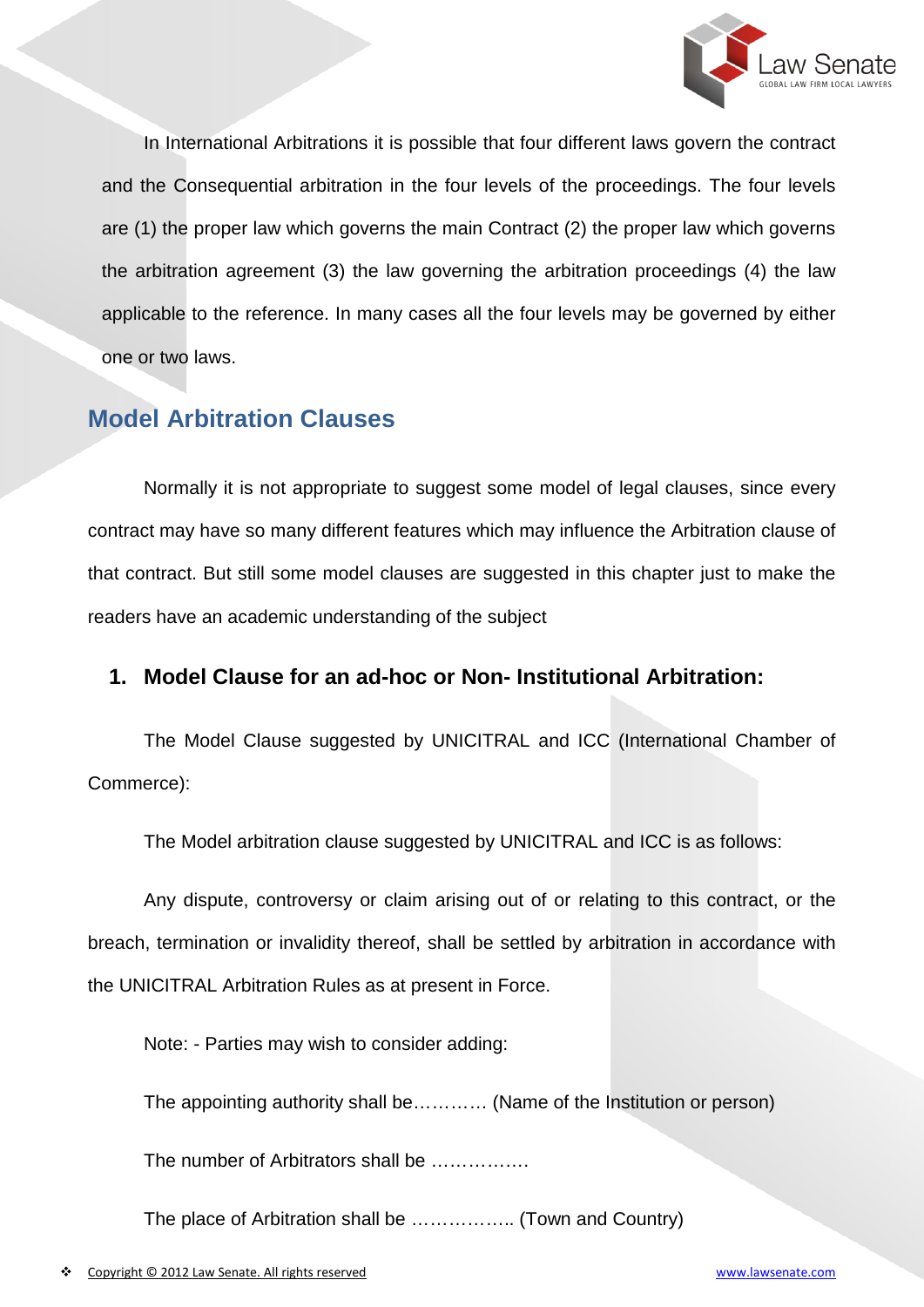

The languages to be used in the arbitral proceedings shall be ………

The arbitration shall be commenced by a request for arbitration by the claimant, delivered to the respondent. The request for arbitration shall set out the nature of the claim(s) and the relief requested. Within [45] days of receipt of the request for arbitration, the respondent shall deliver to the claimant an answer plus any counterclaim(s), setting out the nature of the counterclaim(s) and the relief requested.

There shall be three arbitrators, appointed as follows:

- a) The claimant shall an arbitrator in the request for arbitration and the respondent shall appoint an arbitrator in the answer, and the two arbitrators so appointed shall, within [45] days of delivery of the answer, appoint a third arbitrator who shall act as the presiding arbitrator;
- b) If either party fails to appoint an arbitrator within [45] days of receipt of notice of the appointment of an arbitrator by the other party, such arbitrator shall at the written request of that other party be appointed by [the appointing authority];
- c) If the two arbitrators to be appointed by the parties fail to agree upon the presiding arbitrator within [45] days of the appointment of the second arbitrator, the third arbitrator [, who shall not be of the same nationality as either of the two arbitrators or of the parties,] shall be appointed at the written request of either party by [the appointing authority];
- d) Any challenge of an arbitrator for lack of impartially or other ground shall be decided by [the appointing authority];
- e) If a vacancy arises, the vacancy shall be filled by the method by which that arbitrator was originally appointed provided that, if an arbitrator appointed by a party fails or refuses to participate, the two other arbitrators may proceed with the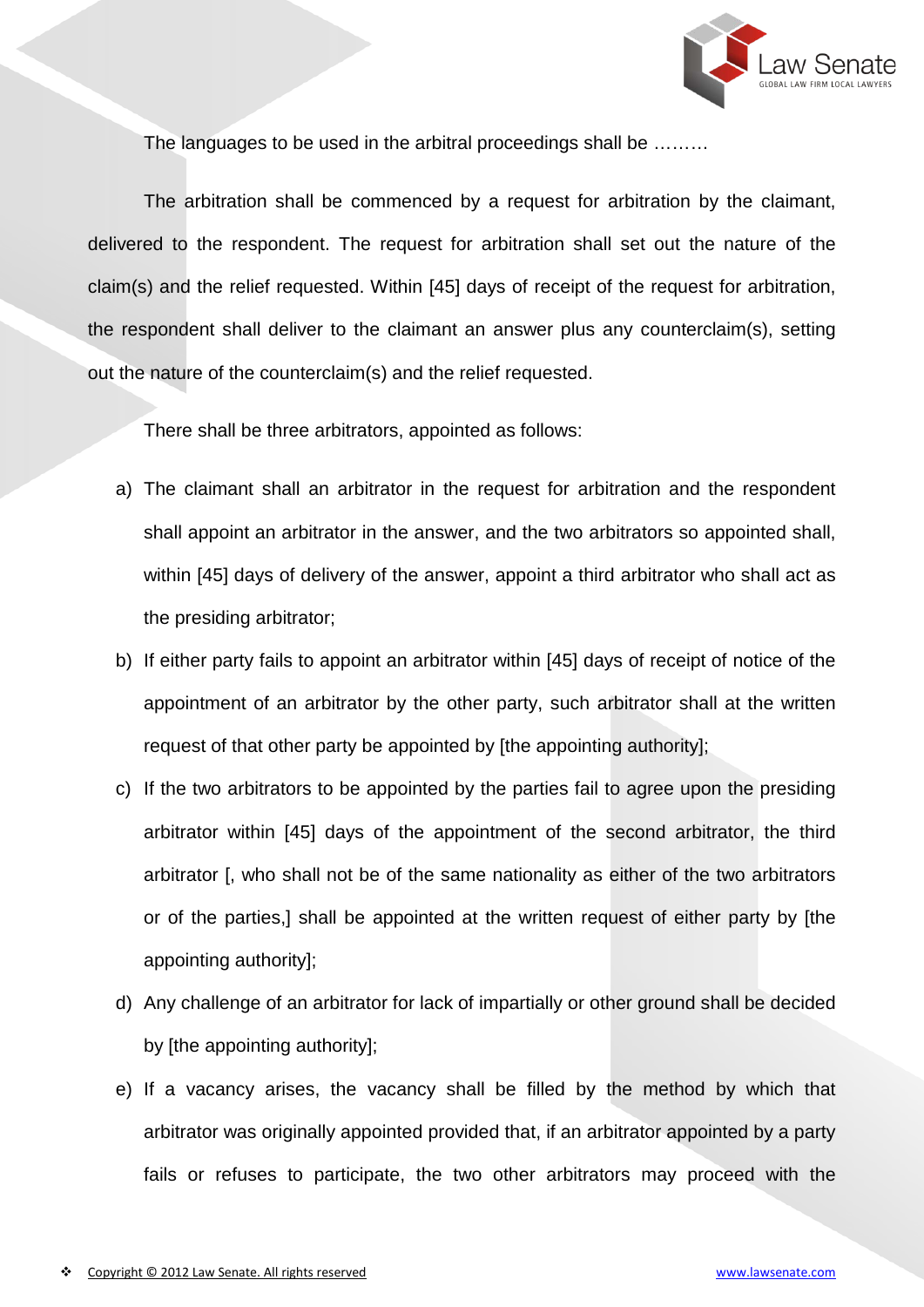

arbitration and render an award if they determine that the failure or refusal to participate was unjustified.

The procedure to be followed during the arbitration shall be agreed to by the parties or, failing such agreement, by the tribunal.

Default by any party shall not prevent the arbitrators from proceeding to render an award.

The tribunal may make its decisions by a majority. In the event that no majority is possible, the presiding arbitrator may make the decision(s) as if acting as a sole arbitrator.

#### **2. Model Clause for an Institutional Arbitration**

Model clauses are readily available from each arbitral institution.

The ICC model arbitration clause is:

All disputes arising out of or in connection with the present contract shall be finally settled under the Rules of Arbitration of the International Chamber of Commerce by one or more arbitrators appointed in accordance with the said Rules.

The LCIA suggests the following:

Any disputes arising out of or in connection with this contract including any question regarding its existence, validity or termination, shall be referred to and finally resolved by arbitration under the LCIA Rules, which Rules are deemed to be incorporated by reference into this clause.

The number of arbitrations shall be (once/three).

The seat, legal place, of arbitration shall be (City and / or Country).

The language to be used in the arbitral proceedings shall be [ ].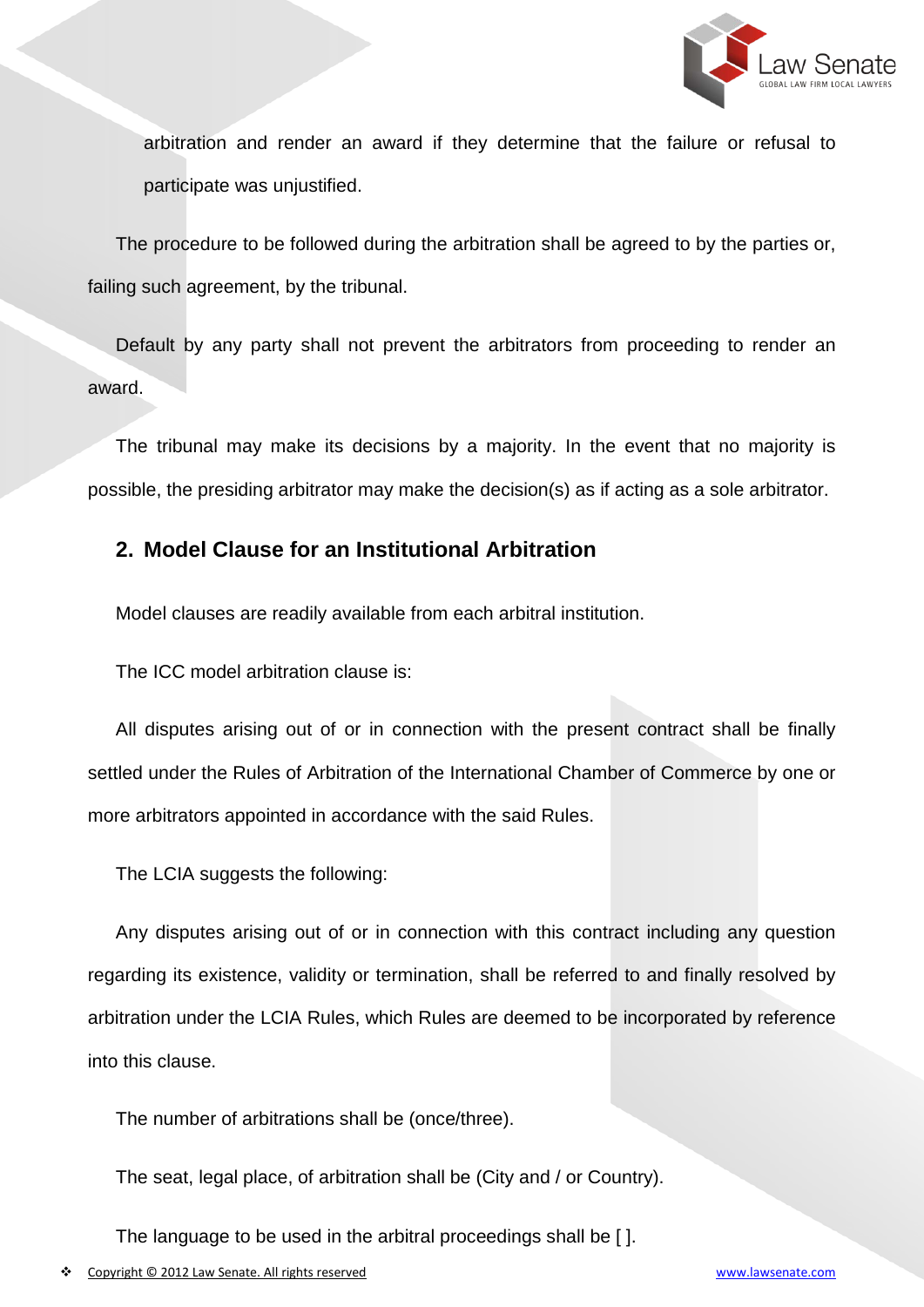

The governing law of the contract shall be the substantive law of [ ].

The ICDR of the AAA offers the following:

Any controversy or claim arising out of or relating to this contract, or the breach thereof, shall be determined by arbitration administered by the American Arbitration Association in accordance with its International Arbitration Rules.

The parties may wish to consider adding:

- a) The number of arbitrators shall be [one or three];
- b) The place of arbitration shall be [city and/or country]; or
- c) The language(s) of the arbitration shall be  $\Box$

For arbitration before the AAA, unlike arbitration before the other leading arbitral institutions, he parties have a choice among multiple sets of arbitration rules (International Arbitration Rules, Commercial Arbitration Rules, Construction Industry Arbitration Rules, and others). For international contracts, the parties should specify the International Arbitrational Rules unless there is a particular reason to choose another set of Rules.

The following clause can be adapted as a general purpose clause for institutional arbitration:

Any dispute arising out of or in connection with this contract, including any question regarding its existence, validity or termination, shall be referred to and finally resolved by arbitration under the [designated set of institutional] Rules, which are deemed to be incorporated by reference into this clause.

The number of arbitrators shall be [one/three].

The place of arbitration shall be [city and country].